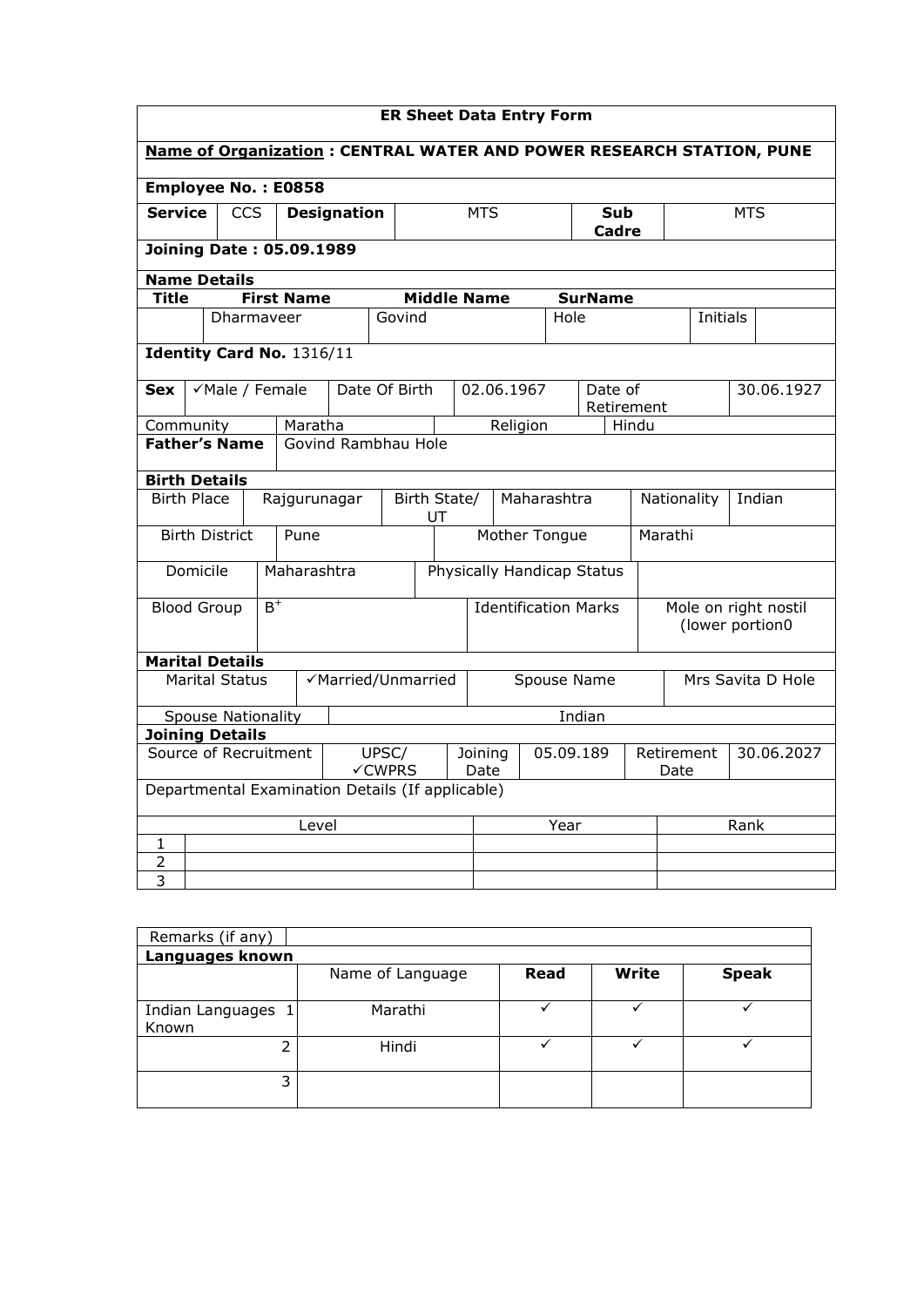| 4                            |  |  |
|------------------------------|--|--|
| 5                            |  |  |
|                              |  |  |
| Foreign Languages<br>Known 1 |  |  |
|                              |  |  |
| ∍<br>∠                       |  |  |
| っ                            |  |  |

## Details of deputation (if applicable)

| Name of the Office | Post held at that<br>time in parent office | Name of post<br>(selected for<br>deputation |       | Period of deputation |
|--------------------|--------------------------------------------|---------------------------------------------|-------|----------------------|
|                    |                                            |                                             | Since | From                 |
|                    |                                            |                                             |       |                      |

## Details of Foreign Visit

| SI.<br>No. | Place of Visit | Date of<br>visit | Post held at<br>that time | Whether it<br>is a<br>personal or<br>official visit | Details of visit |
|------------|----------------|------------------|---------------------------|-----------------------------------------------------|------------------|
|            |                |                  |                           |                                                     |                  |

## Transfer/Posting Detail (if applicable)

| Place | Period of posting |      |  |  |  |
|-------|-------------------|------|--|--|--|
|       | Since             | -rom |  |  |  |
|       |                   |      |  |  |  |